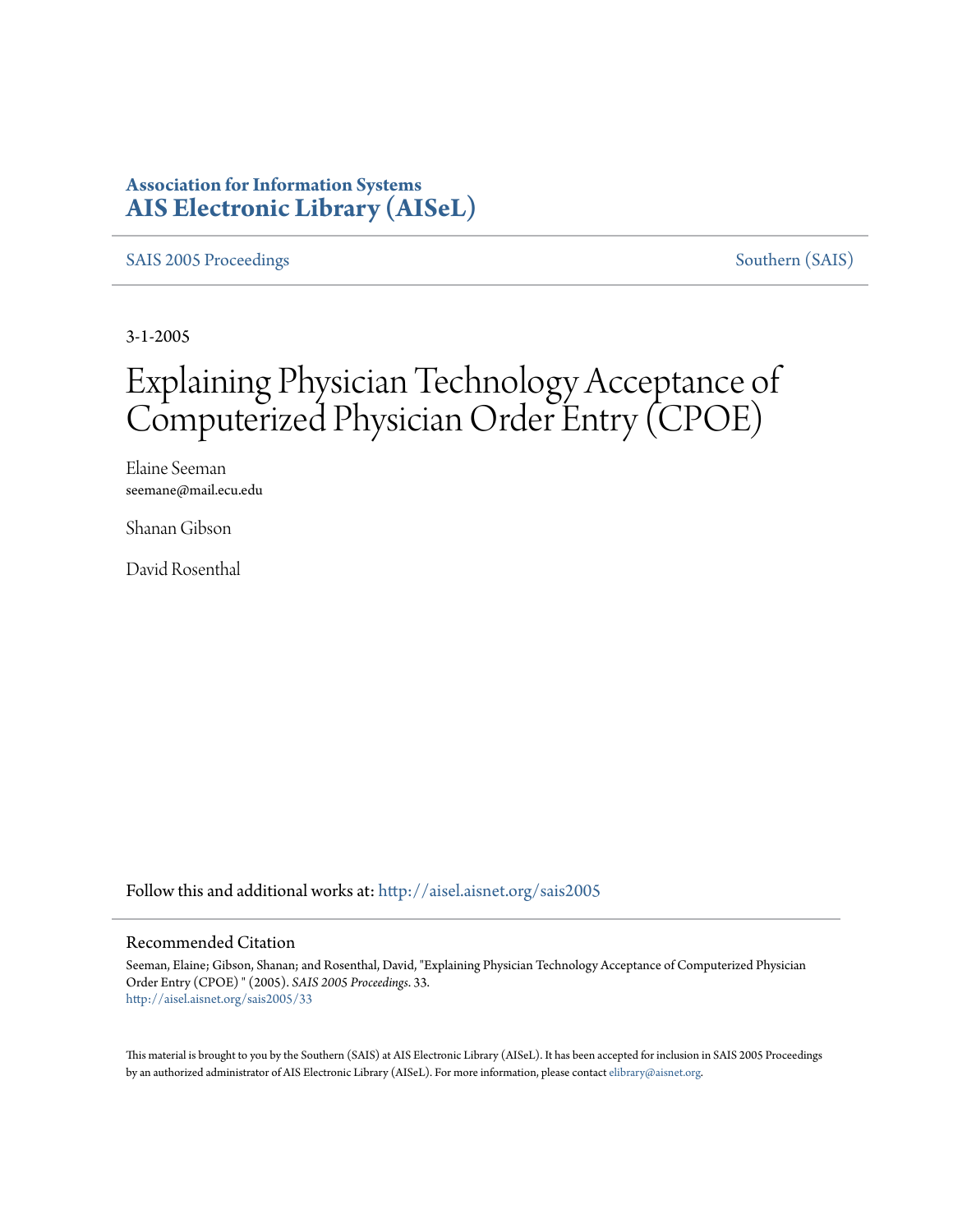# **EXPLAINING PHYSICIAN TECHNOLOGY ACCEPTANCE OF COMPUTERIZED PHYSICIAN ORDER ENTRY (CPOE)**

#### **Elaine Seeman**

**East Carolina University**  seemane@mail.ecu.edu

#### **Shanan Gibson**

**East Carolina University**  gibsons@mail.ecu.edu

**David Rosenthal East Carolina University**  rosenthald@mail.ecu.edu

#### **Abstract**

*This study explores factors relating to physicians acceptance of technology for computerized physician order entry (CPOE. Given the complexity of the healthcare industry and its unique occupational dynamics, the Davis' Technology Acceptance Model (TAM) alone may not be an appropriate methodology for explaining technology acceptance as it applies to medical practitioners. Along with perceived ease of use and perceived usefulness, the constructs of the TAM, we posit that behavioral constructs also influence physicians' acceptance of technology. These include the physician work values of achievement, autonomy/independence, relationships and recognition, and physician subjective norms and perceived behavioral control. In this paper, we report findings which provide preliminary empirical support for the theory that work values, norms, and control also influence technology acceptance.* 

**Keywords:** work values, theory of planned behavior, technology acceptance model, computerized physician order entry, perceived usefulness, perceived ease-of-use, physician technology acceptance

#### **Introduction**

At the 2004 SAIS conference, we presented a paper entitled Computerized Physician Order Entry (CPOE): A Study of Physician Technology Acceptance which marked the beginning of a study seeking "to lay a framework for a new model of technology acceptance; one that incorporates the unique features of physicians and physician extenders, and the complex environment in which they work" (Rosenthal, Seeman & Gibson, 2004). The objective of this current paper is to provide an update on the study, report preliminary findings, and present the research agenda for extending the initial study.

Computerized Physician Order Entry. Computerized Physician Order Entry is an automated clinical decision support intervention which enables healthcare organizations to improve workflow processes and resource deployment. CPOE employs "evidence-based medicine" (Hieb & Handler, 2001) by developing and using predefined order sets to standardize protocols. A CPOE system represents a shift from paper-based care coordination activities toward automated order entry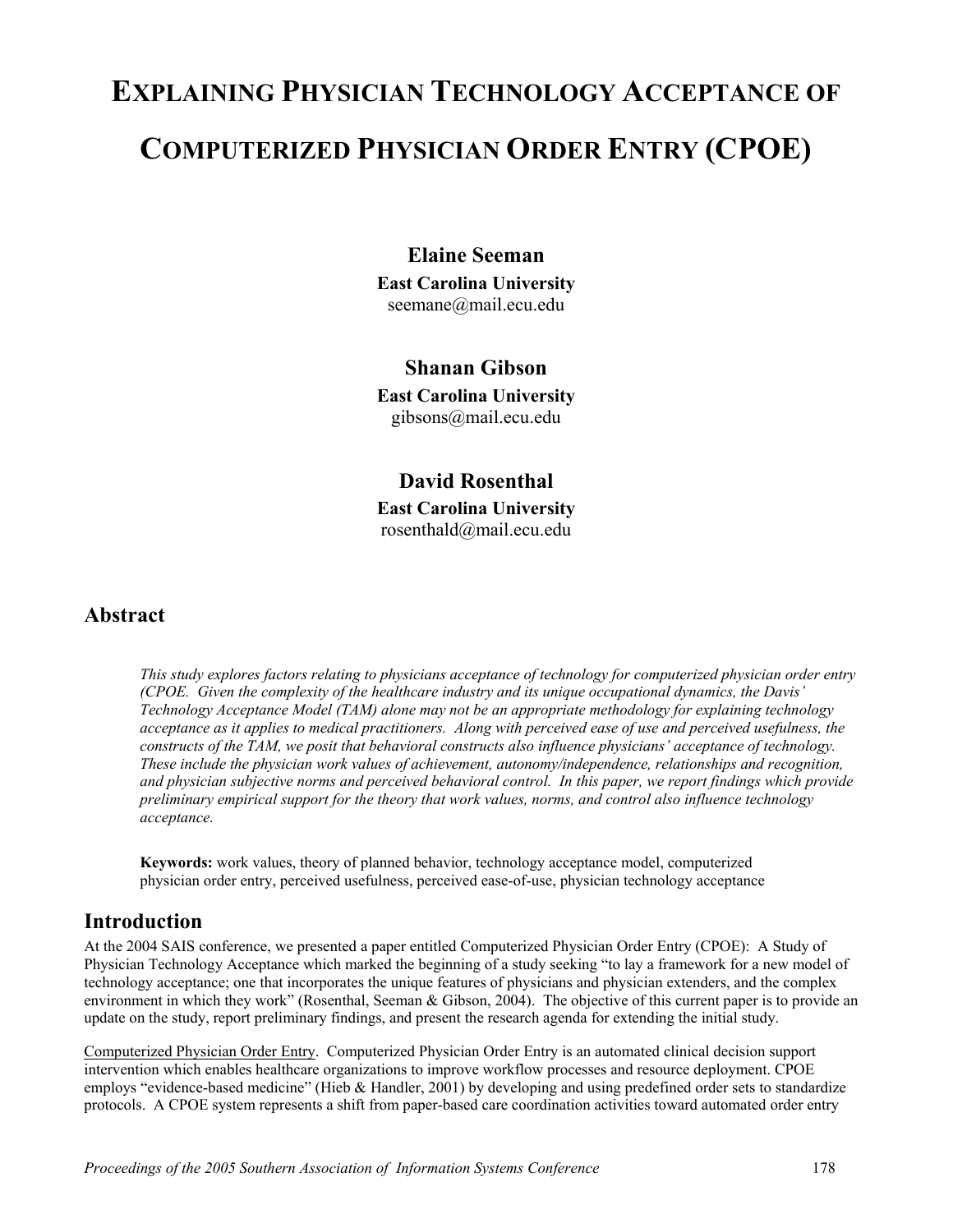processes. This shift can be an agent for change, eliminating confusing or illegible hand-written order documentation, minimizing transcription errors and fundamentally reducing clinical mistakes. The embedded rules and artificial intelligence technology that incorporate knowledge tools and clinical decision support capabilities makes physician workflow more efficient, ultimately enabling physicians to spend more quality time with their patients.

While the medical, fiscal, and overall strategic advantages associated with the use of CPOE have been recognized by healthcare organizations only one third of all U.S. hospitals had installed automated order entry systems by 2000 – with only 1 percent of those organizations mandating its use by physicians (Ferren, 2002). Explanations for the slow deployment of CPOE include expenses related to upgrading existing order entry systems for enhanced medication order processing, funding for additional workstations and resources, specialized system training, and the challenges associated with achieving and maintaining physician buy-in and acceptance. We have based our study on the last of these factors – physician acceptance of the Computerized Physician Order Entry technology.

#### **Research Objective**

Our original supposition was that that physicians accept technology based not solely upon the variables of perceived usefulness (PU) and perceived ease-of-use (PEU) – the integral constructs of Davis' technology acceptance model (TAM) (1989). As we progressed with our research, we have explored the relationship between technology acceptance and more behavioral constructs. Specifically we have included the Theory of Planned Behavior (TPB) (Ajzen, 1988) as well as the Taxonomy of Work Values (Dawis & Lofquist, 1984) to explicate physician acceptance of CPOE beyond that which is possible with the Technology Acceptance Model (Davis, 1989) alone. Based upon the data collected from our investigations conducted at the various hospitals and healthcare organizations within the health system under observation, we hope to create a model of technology acceptance that is specific to physicians, and medical practitioners.

#### **Theoretical Background**

The Technology Acceptance Model. The Technology Acceptance Model (TAM) (Davis, 1989) remains an important and viable tool for researchers as evidenced by the continued research that has offered valuable insights into how and why individuals choose to accept or reject technology. However, many of the studies utilizing the TAM or some variant thereof have focused on the technology acceptance dynamics associated with general user populations working in varying occupational settings, and utilizing a wide spectrum of information technology solutions (Taylor & Todd, 1995, Gefen & Straub, 1997; Venkatesh & Morris, 2000, Veiga, Floyd, & Dechant, 2001).

Physicians and physician extenders (i.e. physician assistants and nurse practitioners) however, are highly educated, highly trained professionals, working in stressful and highly politicized environments. Given the complexity of the healthcare industry and its unique occupational dynamics, we feel that the TAM in and of itself, may not be an appropriate methodology for explaining technology acceptance as it applies to medical practitioners.

The Theory of Planned Behavior. Advocates of the Theory of Planned Behavior suggest that all behavior is motivated by individual decisions that are based on an individual's intention to perform that behavior. Intention to perform a behavior, in turn, is influenced by the individual's perceived control over the performance of that behavior, his or her attitude toward performing the behavior and his or her perception of social norms (pressure or approval from important referent individuals to perform a behavior).

According to the Theory of Planned Behavior, individuals behave in accordance with their beliefs (Ajzen, 1988). This theory has considerable support for behaviors in medicine, education, business, and the general population. The Theory of Planned Behavior implies that doctors' attitudes, their subjective norms and perceived behavioral control are positively related to their planned and actual behavior concerning the acceptance of new organizational technology operationalized as a Computerized Physician Order Entry (CPOE) system.

The Taxonomy of Work Values. The concept of work values originated from studies on work adjustment begun in 1957 by Rene Dawis and Lloyd Lofquest (McCloy et al., 1999). Their research explored aspects of an individual's work adjustment and developed assessment tools to measure and predict and individual's adjustment to work. Adjustment was found to be related to 21 vocational needs or "reinforcers" which were measured by having individuals complete the Minnesota Importance Questionnaire (MIQ) (Rounds et al., 1981). The reinforcers were then factored into six occupational values: Achievement, Working Conditions, Recognition, Relationships, Support and Autonomy/Independence. Occupations are now described by the Occupational Information Network (O\*NET) based upon their relative standing on variables within this domain as a means of creating a taxonomy of work (Peterson et al., 1999).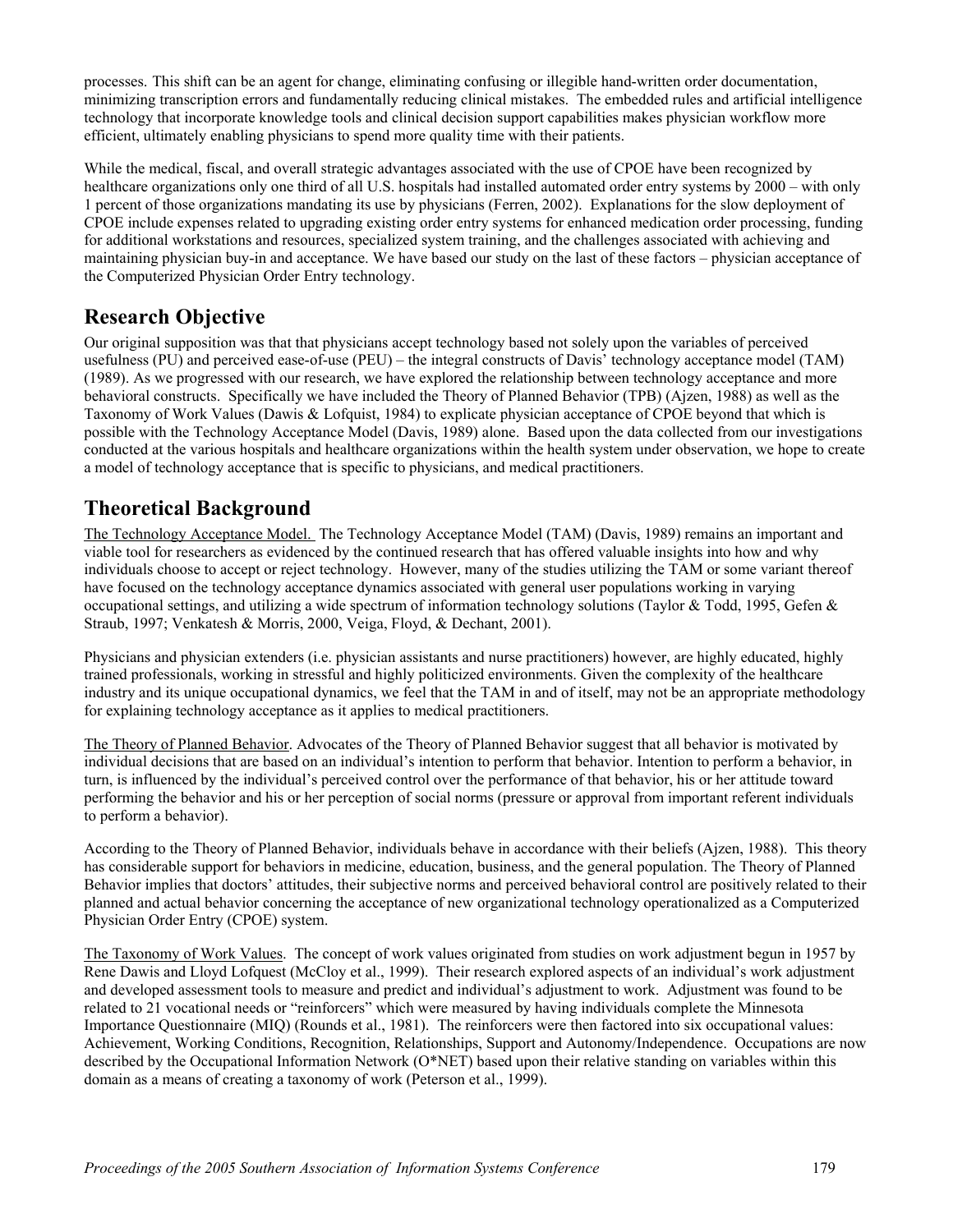Research supports the contention that the fit between individuals' values and occupational characteristics has important consequences for both individuals and organizations –including improved performance and job satisfactions (McCloy et al, 1999). The Taxonomy of Work Values suggests that the acceptance of CPOE will be furthered when CPOE reinforces those occupational values which are most important to physicians (Dawis, 1991). According to the  $O^*NET$ , the occupational values most strongly associated with physicians include: achievement, autonomy/independence, relationships, and recognition. It is these four occupational values that we explore in our study.

Furthermore, in light of the unique nature of the work performed by physicians, the values espoused within a physician's code of medical ethics are also expected to be potential motivators for technology acceptance. Although there does not exist one unique set of practices or principals guiding the ethical conduct of physicians, the values expressed in the Hippocratic Oath are most widely accepted

### **Methodology**

Data collection is ongoing in a 755-bed tertiary-care, level-1 trauma center, in an orthopedic inpatient unit, and will continue over to move across the hospital until all medical units have integrated CPOE into their outcomes management processes. From there, CPOE will be diffused out to the healthcare enterprise over the next  $3 - 5$  years in conjunction with the initial implementation plan. Data collection is being accomplished utilizing the following combination of proven qualitative techniques widely used in healthcare research: semi-structured interviews, direct observations, field notes, and documentation/record analysis. Participants are being chosen for this study based upon availability and clinical specialization. Technology acceptance will be observed longitudinally, across the continuum of care, and will ultimately encompass practitioners with varying specializations assigned to all hospitals

#### **Results and Discussion**

At this juncture, data has been collected from the health system medical leadership, as well as the attending physicians and physician extenders assigned to the primary hospital's inpatient orthopedic unit and level-1 trauma center. The orthopedic unit was chosen to be the first pilot area to implement CPOE in part because of that unit's less complex treatment protocols, and also because one of the attending physicians had been identified as a technology advocate and project champion. Rollout of CPOE then moved to the level-1 trauma center as a way to test the system efficacy in a highly stressful treatment environment indicative of progressively more complex treatment protocols.

Qualitative analyses of the interviews conducted thus far support our research assertions. The constructs associated with the Theory of Planned Behavior impacted the physicians' acceptance (or lack thereof) of CPOE within the current environment. Also, the occupational values of interest were found to be appropriate to physicians and perceived as being related to the hospital's implementation of the Computerized Physician Order Entry system.

To assess the impact of the Theory of Planned Behavior on physician technology acceptance, doctors and their extenders were asked several questions gauging the constructs of perceived behavioral control, attitudes toward technology, and perceived social pressure regarding technology usage. When asked "To what degree do you feel individual physicians will influence the decisions regarding CPOE?" there was a good deal of variability in responses. Specifically, some physicians expressed the opinion that they have little or no input in these decisions, whereas other physicians expressed the belief that individual physicians do or can have a great deal of impact in CPOE implementation. Of interest was the fact that those physicians who had played significant roles (i.e. physician liaisons, champions, etc.) in the CPOE implementation process had markedly more positive attitudes toward the new technology and expressed a greater willingness to use the new technology. This supports the contention that perceived sense of control plays a role in doctors' behavioral intentions.

In order to examine attitudes toward technology, physicians and extenders were asked questions regarding their general use of computers and their expectations toward CPOE. When asked to describe personal computer usage (both at home and on the job), only one physician indicated a lack of comfort using the internet, email, and basic word processing programs. However, some responses indicated a considerable sophistication above and beyond this – things such as complicated database management, website development/maintenance, extensive use of PDAs, and some computer programming. Not surprisingly, the more sophisticated technology users tended to be those directly involved in the development and roll-out of CPOE at the hospital.

Physicians' attitudes toward CPOE specifically were evaluated via two questions – one to assess the degree to which they found the technology "appropriate for physicians," and one to measure their expectations for "success" of the technology initiative. With regard to whether or not CPOE is an appropriate tool for physicians, there appeared to be consensus that it is, but with a large caveat. Almost all physicians expressed the opinion that while CPOE is "appropriate" for their use, it was considered equally appropriate to have their extenders (physician assistants and nurses) utilize the technology on their behalf.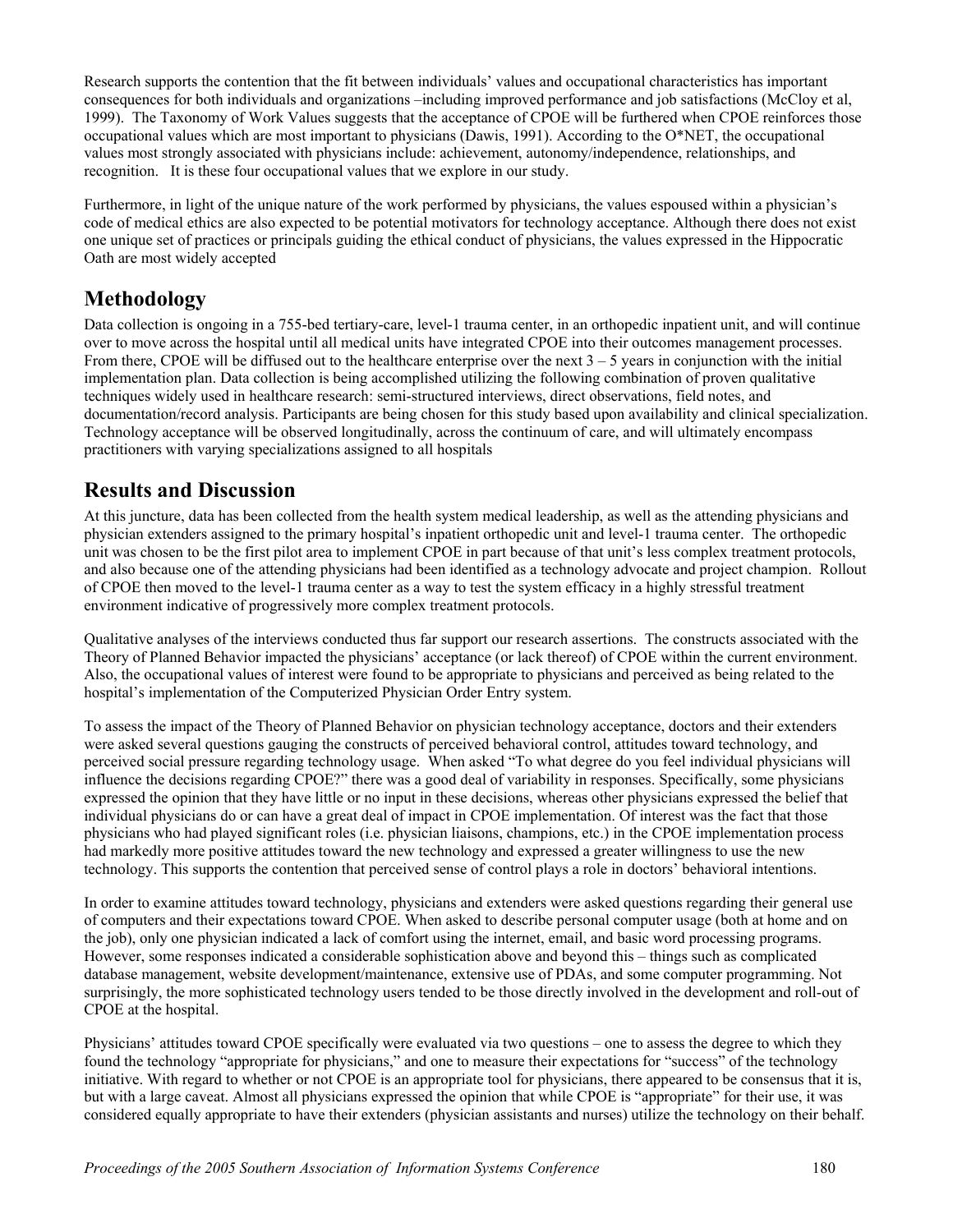This appears to reflect ambivalence toward actually using this technology in a hands-on way and a preference for the "old way of doing things." All of the physicians associated with the roll-out of this technology expected it to be successfully implemented at their hospital, and this appears to be a direct reflection of their interaction with the hospital's leadership and IS departments during this process. Among those physicians who have only been end-users, there was consensus that something akin to CPOE will eventually be implemented, but they did not appear certain that the current CPOE system would succeed. Overall, these individuals expressed less enthusiasm and support for the system as a whole.

Hospital medical leadership fully supports CPOE, and as such pressure to use the technology is coming from above. All physicians indicated that they believed that the hospital leadership and culture "embraces technology," however some physicians indicated that leadership should pursue technological innovation more aggressively. It should be noted that leadership's support of technology did not appear to affect individual acceptance of CPOE. What mattered was knowledge of peer institutions' CPOE projects and, once again, participation in the roll-out of the project. Those physicians indicating that they had "read about successful CPOE implementations at other hospitals in the U.S." appeared more positive toward the CPOE project at their own hospital. Perhaps this is because they see the technology as being embraced by other physicians – peers whose opinions they value. For those actively engaged in the CPOE implementation, it is suspected that being surrounded by peers who obviously value and embrace the new system creates expectations for, or social pressure to accept CPOE.

With regard to whether or not appropriate work values had been selected for study, all physicians have indicated that a sense of achievement or success and autonomy, were important motivators for them on a daily basis. Relationships with patients were important to most; however, some doctors indicated that having a relationship was less important than successful treatment of the patient. Fewer physicians indicated that recognition from leadership was important. An interesting distinction arises when physician medical administrators were asked how important these factors were in motivating physicians. Administrators unanimously indicated that recognition from hospital leadership was of little or no importance to practicing physicians.

The second, and more central issue, was the degree to which CPOE was seen as impacting the values that physicians hold in high regard. If, as anticipated, CPOE was seen as furthering them, then the motivation to embrace CPOE should be increased; however, if CPOE was seen as undermining or negating these values, then the physicians should be much less likely to accept this new technology. All respondents except one felt that those values embodied by a physician's code of medical ethics could be advanced with a suitable CPOE initiative. However, a strong emphasis was consistently placed on the caveat that the technology must be structured and implemented in such a manner as to support the physicians' normal functioning, rather than creating additional work. One manifestation of this caveat was the desire to allow physician extenders (physician assistants and nurse practitioners) full and easier access to the order entry system, since extenders have historically had full access to written patient orders.

Results also indicated that a strong case for adopting CPOE could be made based on the linkage between CPOE and the value physicians placed on patient relationships and professional achievement/success. Specifically, all medical personnel saw the potential that CPOE presented for providing better care to patients by avoiding pharmaceutical errors, increased time efficiency, and better communication with other hospital personnel. These factors underlie both physician occupational values.

The current study indicated that CPOE was viewed by some physicians as undermining their independence, resulting in the possible rejection of the technology. Physician autonomy is may be undermined by CPOE's mandating usage of pre-defined order sets, enabling other physicians to second-guess patient orders, and setting the stage for scrutiny over medication and other care decisions. Each of these potentialities is seen as detrimental to physician autonomy.

Recognition from medical leadership did not have a clear impact on physician acceptance of CPOE. Two plausible explanations for this are: 1) few respondents saw a direct linkage between using the new CPOE technology and appreciation expressed by hospital leadership, and 2) hospital administration does not believe that their recognition of physicians is important. They do not now, nor do they intend to, offer extrinsic reinforcement for adopting CPOE.

#### **Plans for Future Research**

The longitudinal nature of this study provides multiple opportunities for future research. The richness and variety of physician specialties would encourage comparison studies relating to possible work value differences within specialties or medical roles. Preliminary results indicate differences in the acceptance of technology between the orthopedic and the trauma units. Interestingly, the trauma physicians at this hospital are also School of Medicine faculty with research requirements and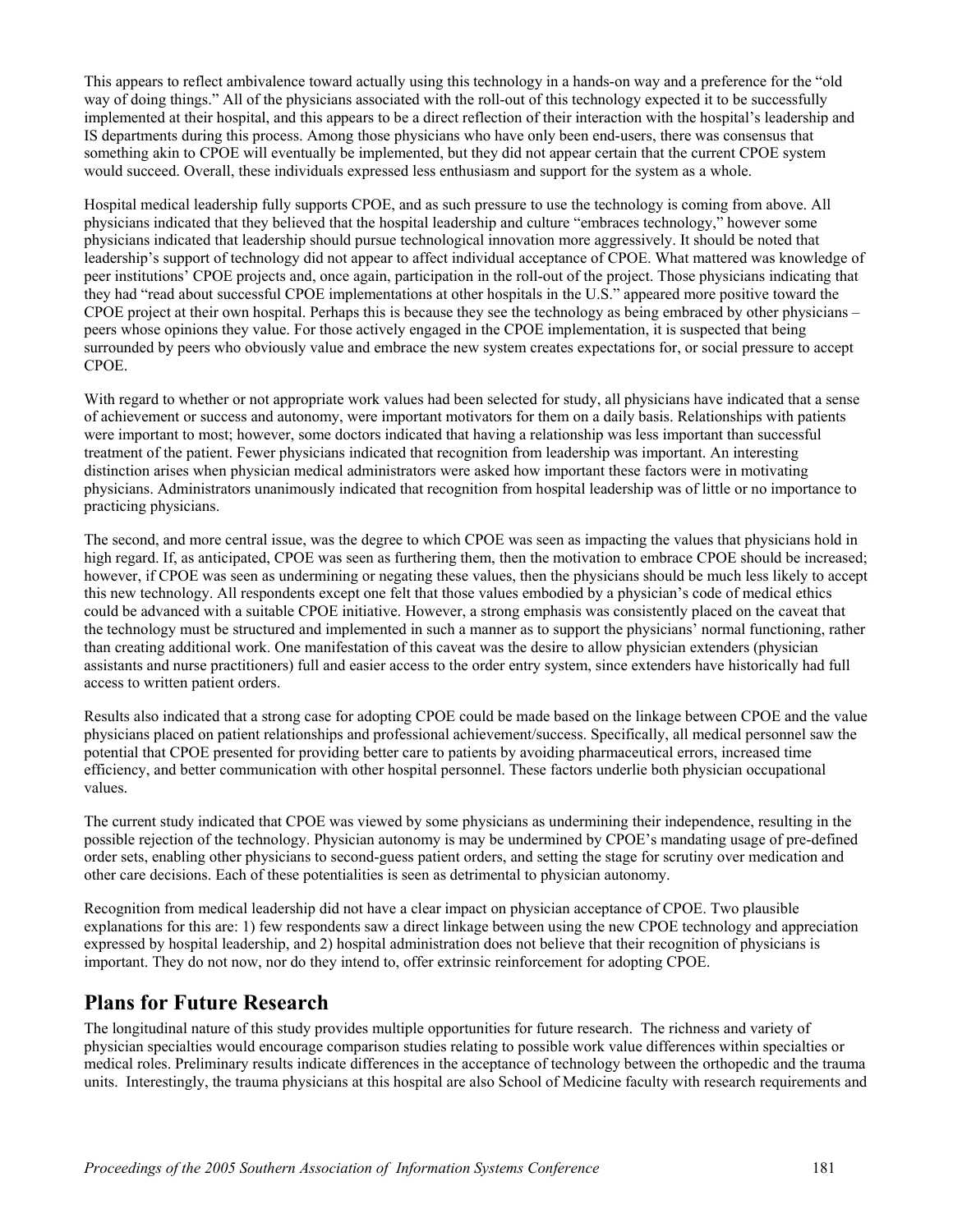orientation. The orthopedic physicians have a more fee-based orientation. It will be interesting to compare acceptance among other specialties as CPOE rolls out to further units.

Similarly, a comparison of physician acceptance verses extender acceptance may provide additional insight into how CPOE is viewed across the continuum of service providers. Regarding Computerized Physician Order Entry, does the use of extenders defeat the purpose of the CPOE System?

Since this study is being conducted at a teaching hospital, there is an opportunity to compare physician acceptance of CPOE with medical resident acceptance. Additionally, further research into work values may prove useful in helping residents choose medical specialties. Might ONet work values prove helpful in matching individuals to these specialties?

More general questions for future research might include the role of organizational culture in the success of technology acceptance. To what degree do expectations of success influence success? Lastly, do work values facilitate or impede acceptance of technology?

#### **Conclusion**

Whereas previous studies have examined the role work values play in job performance, as well as the roles that attitudes, norms, and control play in diverse behaviors, the current study provides preliminary empirical support for the theory that they (work values, attitudes, norms, and control) also influence technology acceptance. Although the four occupational values characteristic of physicians do not apply to all professions, all professions can be characterized in terms of their standing within the occupational value taxonomy. As such, the potential for organizations to tap into these values and utilize them to facilitate large-scale technology-based change initiatives exists.

#### **References**

Ajzen, I. (1988): *Attitudes, Personality and Behavior*. Milton Keynes (UK): Open University Press.

Davis, F. D. (1989). Perceived Usefulness, Perceived Ease of Use, and User Acceptance of Information Technology. *MIS Quarterly, 13*(3), 319-339.

Dawis, R. (1991). Vocational interests, values, and preferences. M.D. Dunnette & L.M. Hough (Eds.), *Handbook of Industrial and Organizational Psychology, Vol. 2* (2<sup>nd</sup> ed., pp.833-372). Palo Alto, CA: Consulting Psychologists Press.

Dawis, R. & Lofquist, L. (1984). *A Psychological Theory of Work Adjustment.* Minneapolis, MN: University of Minnesota Press.

Ferren, A. (2002). Gaining MD Buy-In: Physician Order Entry. *Journal of Healthcare Information Management, 16*(2), 67.

Gefen, D. & Straub, D. (1997). Gender Differences in the Perception and Use of E-Mail: An Extension to the Technology Acceptance Model. *MIS Quarterly, 21*(4), 389-400.

Hieb, B. & Handler, T. (2001). The Critical Role of Orders in the Delivery of Healthcare. *Gardner Research AV-14-1473.* 

McCloy, R., Waugh, G., Medsker, G., Wall, J., Rivkin, D. & Lewis, P*. (1999). Determining the occupational reinforcer patterns for O\*NET occupational units. Volume 1*. National Center for O\*NET Development, Employment Security Commission, Raleigh, NC.

Peterson, N.G., Mumford, M.D., Borman, W.C., Jeanneret, P.R., & Fleishman, E.A. (1999). *An occupational information system for the 21st century: The development of the O\*NET*. Washington, DC: American Psychological Association.

Rosenthal, D, Seeman, E. & Gibson, S. (2004). Computerized Physician Order Entry (CPOE): A Study of Physician Technology Acceptance. *Proceedings of the 7th Annual Conference of the Southern Association for Information Systems,*  Savannah, Ga.

Rounds, J.B., Henly, G.A., Dawis, R.V., Lofquist, L.H., & Weiss, D.J. (1981). *Manual for the Minnesota Importance Questionnaire: A measure of needs and values.* Minneapolis: University of Minnesota Department of Psychology.

Taylor, S. & Todd, P. (1995). Assessing IT Usage: The Role of Prior Experience. *MIS Quarterly, 19*(4), 561-570.